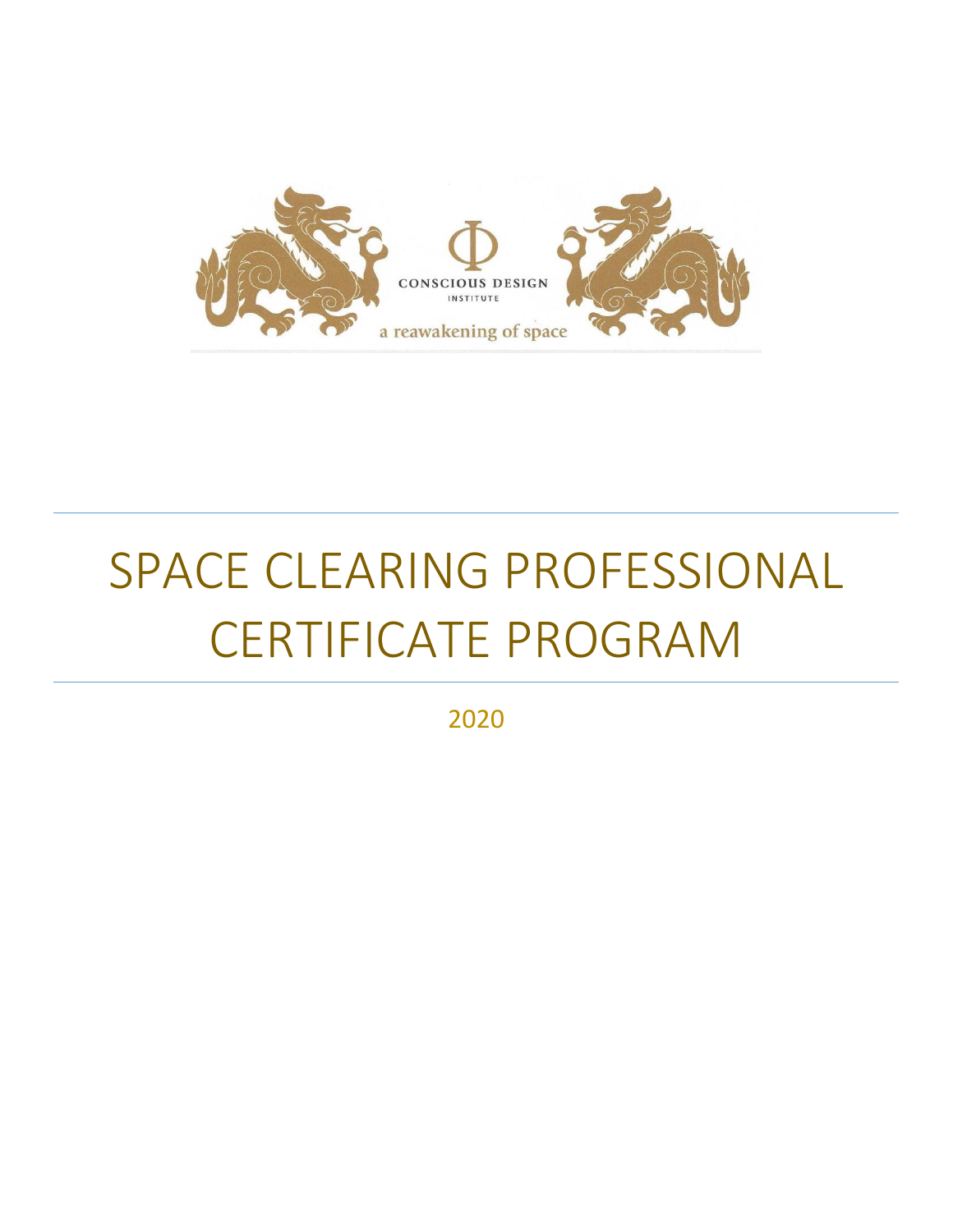

Thank you for your interest in the Space Clearing Certification Program offered by the Conscious Design Institute and Renae Jensen, FSII

Space Clearing/Harmonizing is a vital part of maintaining healthy space, and has been part of our human culture and practice for thousands of years. Home Blessings, Spring Cleaning, New Years ceremonies, Spirit Cleansing.. we are familiar with rituals associated with cleansing space. As we work to maintain a healthy body, mind and spirit, we must allow our homes to have a cleanse; refresh and reset its energy and intentions. We can apply new paint, beautiful furnishings and feng shui techniques, but it is like " putting clean clothes on a dirty body". Our homes' matrix, energy fields, history, trauma, and more are a level of congestion that can be shifted.

I grew up with these techniques with a Greek/Italian background and have been blessed to have studied and trained for many years in the field. My professional field of Conscious Design and Real Estate has brought me hundreds of clients - with issues ranging from illness, negative luck, houses that refuse to sell, spirits attached to the space, romance problems, and children out of sorts. Space Clearing has been a vital part of the process, and I have seen the value of it.

That is why the Conscious Design Institute has created an intensive certification program in Space Clearing. Classes will be taught by myself, Renae Jensen and Space Alchemist Sandy Humby. Special Guest instructors, experts in their fields, are invited in to offer depth to the program. We will offer lots of practice : on-site, personal, remote and map clearing. We highlight graduates on the Institute website, as well as offer a private Facebook page for students to share their experiences and ask questions . For more information, feel free to contact me.

Blessings, Renae Jensen, FSII Conscious Design Institute 908 797-5225 [Programs@consciousdesigninstitute.com](mailto:Programs@consciousdesigninstitute.com)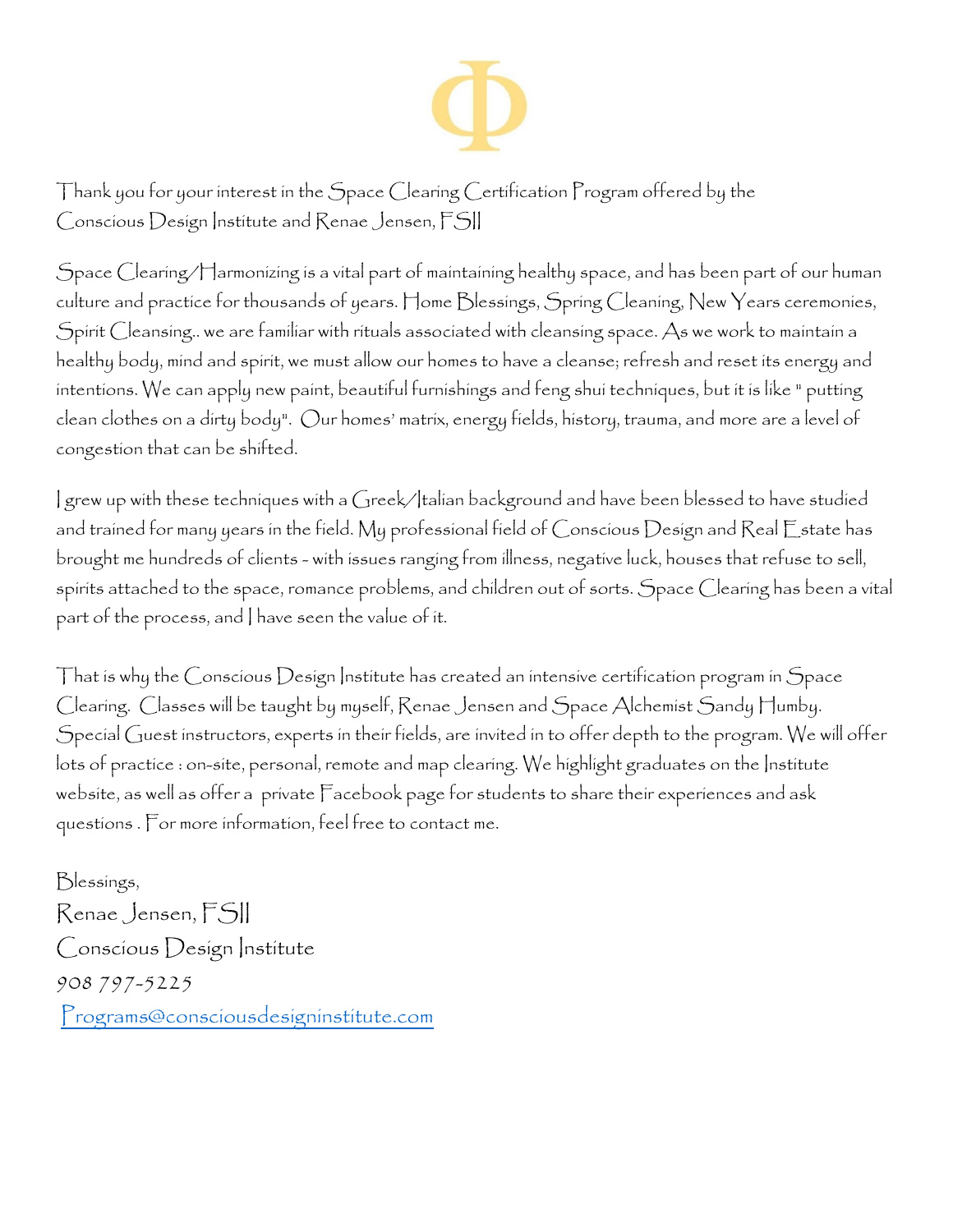#### Space Clearing Professional Certificate- 2020 Intensive

The Conscious Design Institute has created an intensive and integral certification program in Space Clearing. In 2020 our classes will be taught by myself and invited guest instructors to share knowledge, experience and wisdom with us. We will offer lots of practice, on-site, personal, remote and map clearing.

The October 2020 Program is a one week intensive. This Intensive format is designed for those that are not near the New Jersey area, and would like to travel and complete their training in one intense timeframe. The Certification takes place over one week, where we will experience in depth classes, live space clearing consultations, independent work and mentoring. Two Onsite Clearings will be required, and we will always have an ample selection of spaces that ask for help ! Reading and Independent work/projects will be required. Map and Remote work will be required. We want to equip you with a lot of knowledge, practice, and support. You will join our elite team of Conscious Design Space Clearing Professionals, and have a private facebook group to share experiences, ask advice and team up on special projects. You will be required to read and sign the Conscious Design Institute student ethics and promise. You will receive a listing on the Conscious Design Institute as a Space Clearing Professional.

For those that can only attend the first weekend classes, you can complete Space Clearing part 1 & 2 and begin your journey on the path of Space Clearing professional.

The course will cover :

Space clearing history, Ethics & Protocols, Techniques & Tools Herbs, Smoke, Salt, Sage, Sound, Resin, Oils/Sprays , Altars, Stones Energy Awareness & Management Grounding, Sensitizing, Protection, Reading a Space, Dowsing, Stagnant Energy, Spirits & Entity Energy Releasing, Shields, Programming, Map Clearing, Remote Work, and more.

You will be learning various techniques & have lots of practice. There are required online classes – included in your cost - Sandy Humby's series on Space Alchemy – Earth Grids – Spirit – Energy David Price Francis-s 4 part series on Energy Mapping

You will resonate to your own style and system, as we learn and unfold various techniques from around the world. It is all about cleansing space and allowing fresh, new balanced energy to embrace health, wealth and joy.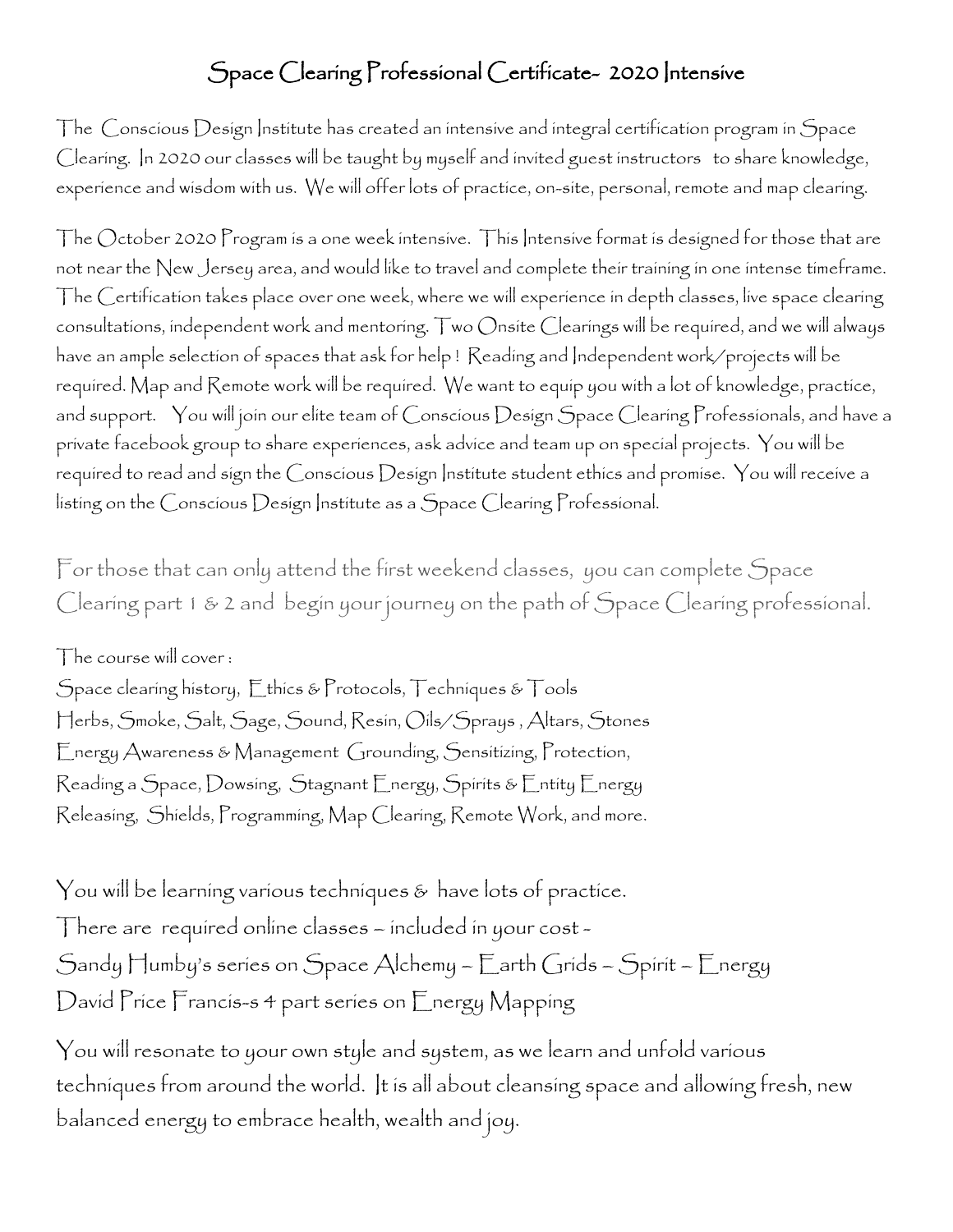This course will certify you as a professional space clearing consultant. It is a very unique calling, and one that "calls to  $you$ ".  $Connormal$  Design Institute recognizes the extreme value of this art and science and is proud to present this program in our quest to make the world a sounder, safer space for all. (I pon completion you will also receive  $9$ Conscious Design Mastery Credits towards our Mastery Designation.

Intensive Dates: Octob er 10 – 14 2020

Location: Conscious Design Institute at the Hope Wellness Center 2 Walnut Street, Hope NJ 07844 Contact: [RenaeJensen@gmail.com](mailto:RenaeJensen@gmail.com) 908-797-5225 Cost of Program: \$1299.00 includes online classes, intensive week, and materials. Travel, lodging and meals are on your own. We will provide information. This class is limited to 12 students. No refunds on this program. Student Ethics must be signed.

We hope you join us as future Space Clearers!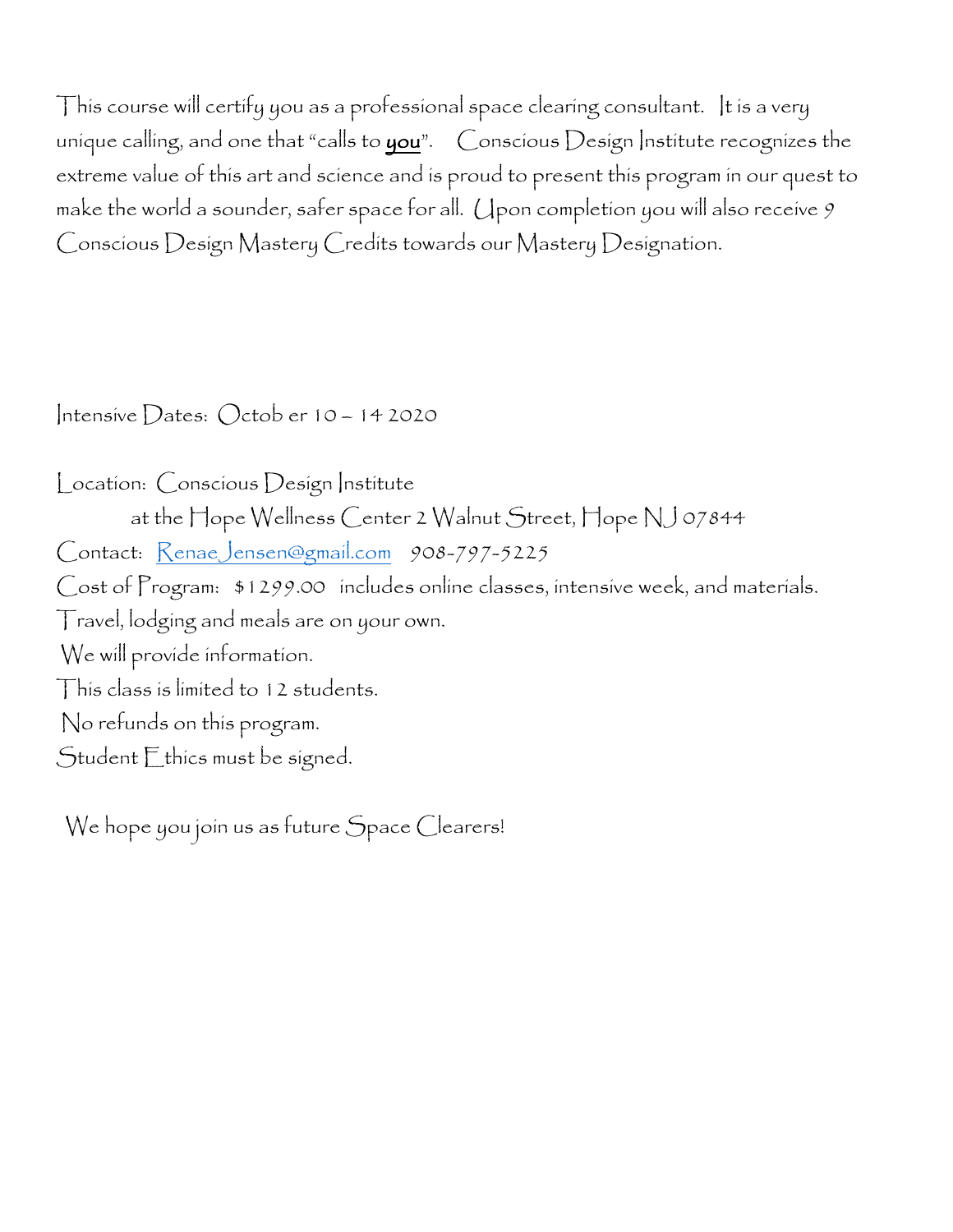# 2020 Conscious Design Space Clearing Program We will cover:

Welcome to Space Clearing ! Grounding – Ethics - History of Space Clearing – Techniques – Personal Space Clearing Your Clearing Kit and Tools of the Trade

 Energy Awareness and Management Important Protocols: Practice working with our Hands Basic Energy Management: When and Why we Space Clear – What's in a Home Reading a Home - Pendulum Work Clearing & ReProgramming Incense and Smoke – Live Practice

Island Space Clearing Day includes and Island Lunch Ho**ʻ**oponopono , Creating Altars , Holy Water, Consecrating Salt Space Clearing from the Island culture, Bells, Flowers, Color, Practice

Professional Preparation for a Job , Prepare for On site Job Protection, Feathers, Crystals, Mandala, Drums, Smudging

Remote Clearing and Map Dowsing Working to remove blocks and shifting energy. Homes not selling Sacred Geometry

Nature in Space Clearing

Offerings, Shifting energy in Space: Sprays , Herbs , Greek and Feng Shui techniques,

Essential Oils and Stones for Protection and Clearing

Energy Management – lots of this ! This is a vital tool in staying safe and grounded. !

Prayers , Saints and the Rosary in Space Clearing - Phyllis McGeehan

#### Spirit Connection, Mudras, Symbols

Vision Journey, Yin/Yang, Reiki

Space Clearing and Balancing with Sound

Experience and use sound as a valuable space clearing tool.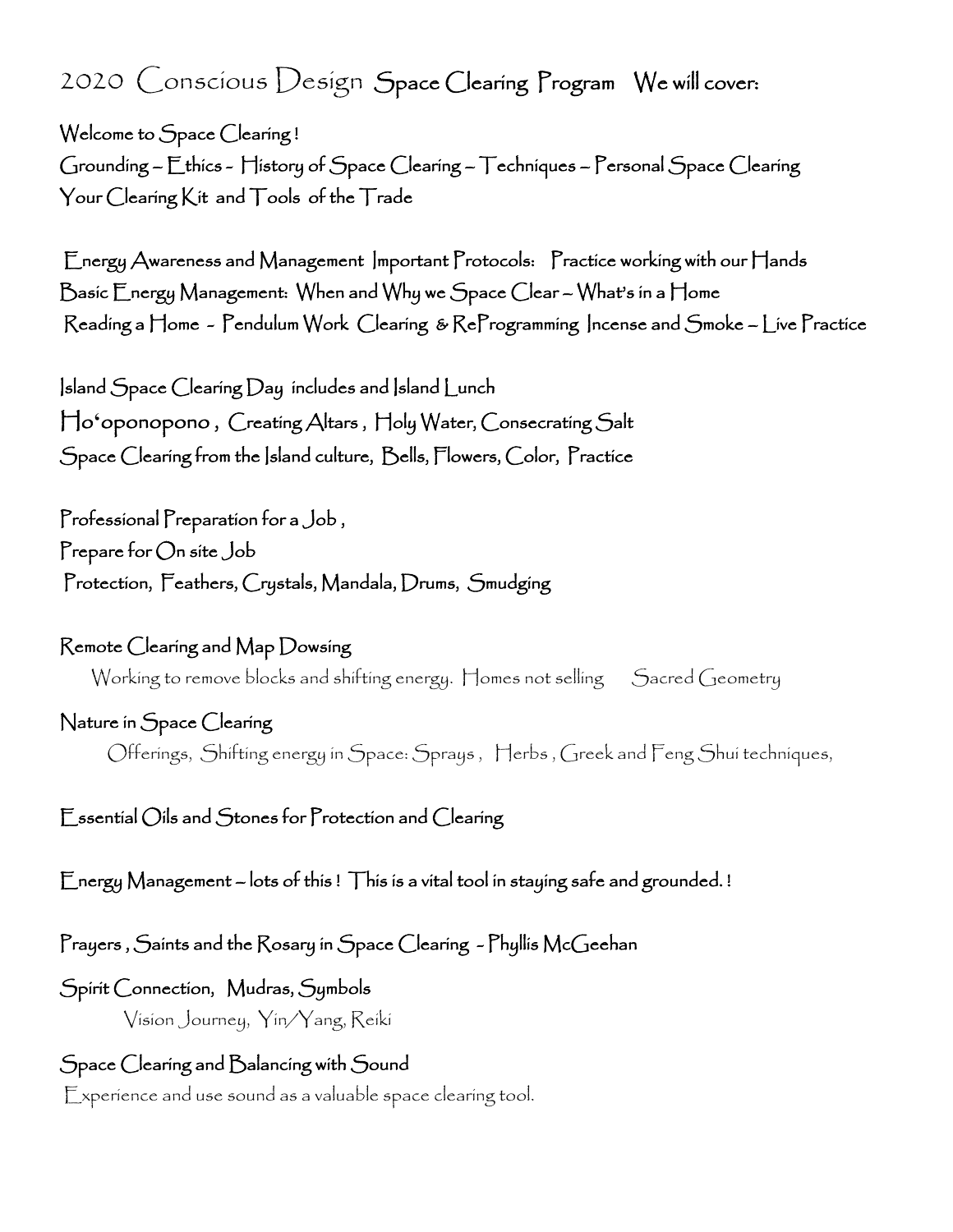Online Classes that are a valuable part of our training From the United Kingdom – Sandy Humby, Space Alchemist Eight Incredible Online classes Space Alchemy, Earth Energies, Spirit Energies, Energy Management Energy Mapping Series with David Price Francis

#### Live Consultations

There is nothing more vital and educational than experiencing a real space clearing job. We will have a minimum of 2 onsite consultations where we will go together as a group, and evaluate, read, cleanse and harmonize the space.

## Testimonials:

In the Spring of 2016, I had the privilege of becoming a Certified Space Clearing Professional through Renae Jensen of the Conscious Design Institute.

This extremely sensitive work was taught by one of the finest, and most experienced teachers I have had the honor of working with… **Renae Jensen** has designed a comprehensive, all- inclusive curriculum, encompassing the many modalities used in cleansing, harmonizing, and rebalancing space.

Each lesson, addressing the many facets that are experienced, was presented in word and in type for our reference. Demonstrations, as well as active participation, were utilized in creating a firm respect, and understanding. Specialized Practitioners also accompanied Renae during some of the sessions, providing us a full palette to use in our own work.

I highly recommend this fascinating course, and I'm so very grateful for the knowledge attained. It will be an invaluable piece in your toolbox, pulled to use in every avenue of life.

### Phyllis Alise McGeehan " THOUGH THE EYES OF THE SOL"

Class was amazing. You put so much love and beauty in the details. I am so grateful. Dona H.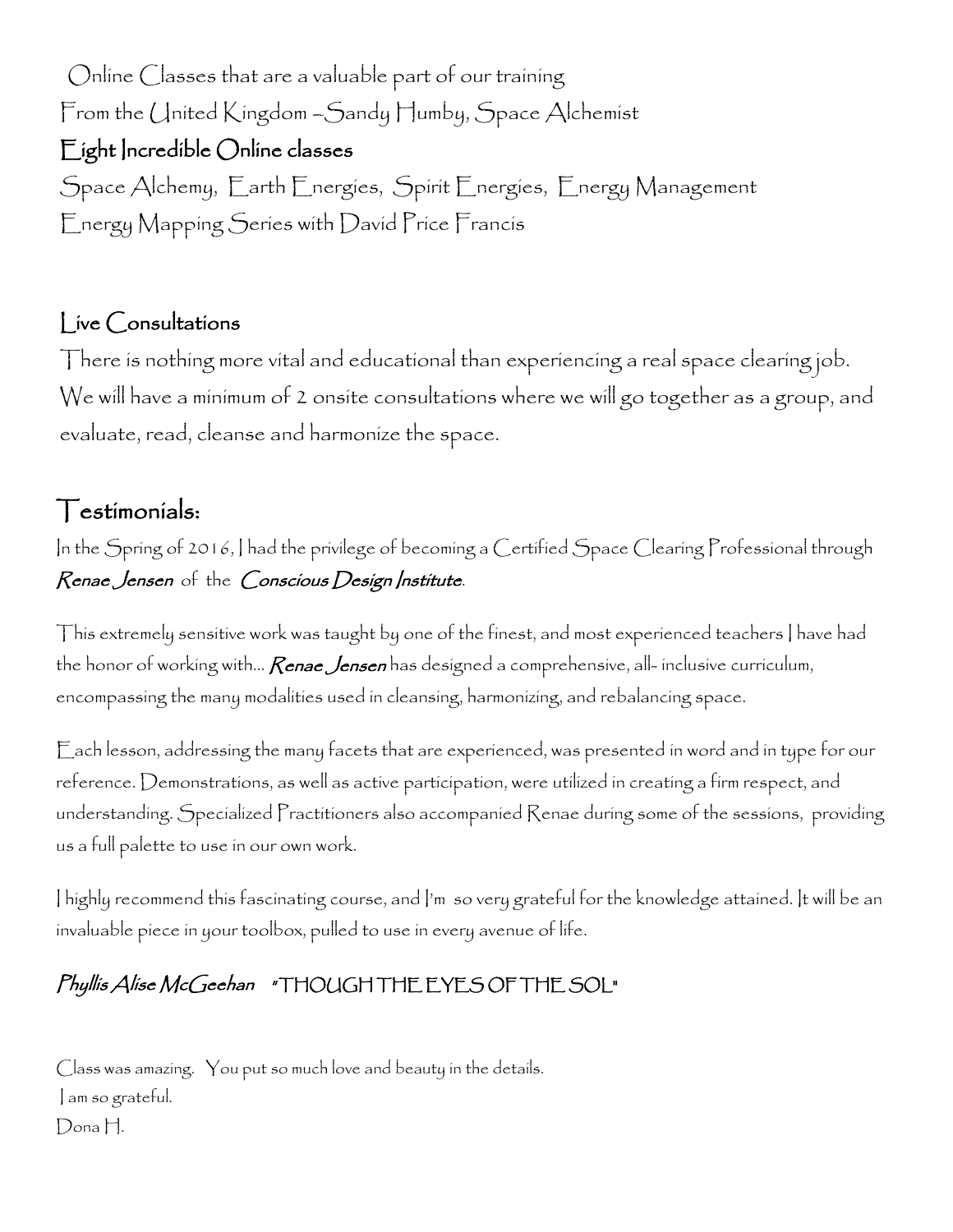# Conscious Design Institute Space Clearing Classes

| <b>Space Clearing April Intensive Certification</b>                                                                     |                | \$1299.00 |
|-------------------------------------------------------------------------------------------------------------------------|----------------|-----------|
|                                                                                                                         | <b>DEPOSIT</b> |           |
|                                                                                                                         | <b>TOTAL</b>   |           |
| CHECK OR MONEY ORDER: Mail to: PO Box 430, Hope, NJ 07844<br>Paypal to Renae@designharmony.com - Credit cards available |                |           |
| Attendee Name:                                                                                                          |                |           |
| Mailing Address:                                                                                                        |                |           |
| Email:                                                                                                                  |                |           |
| Phone #                                                                                                                 |                |           |
|                                                                                                                         |                |           |
| Please sign me up for the Conscious Design Institute Space Clearing Professional Certification Program                  |                |           |
|                                                                                                                         |                |           |